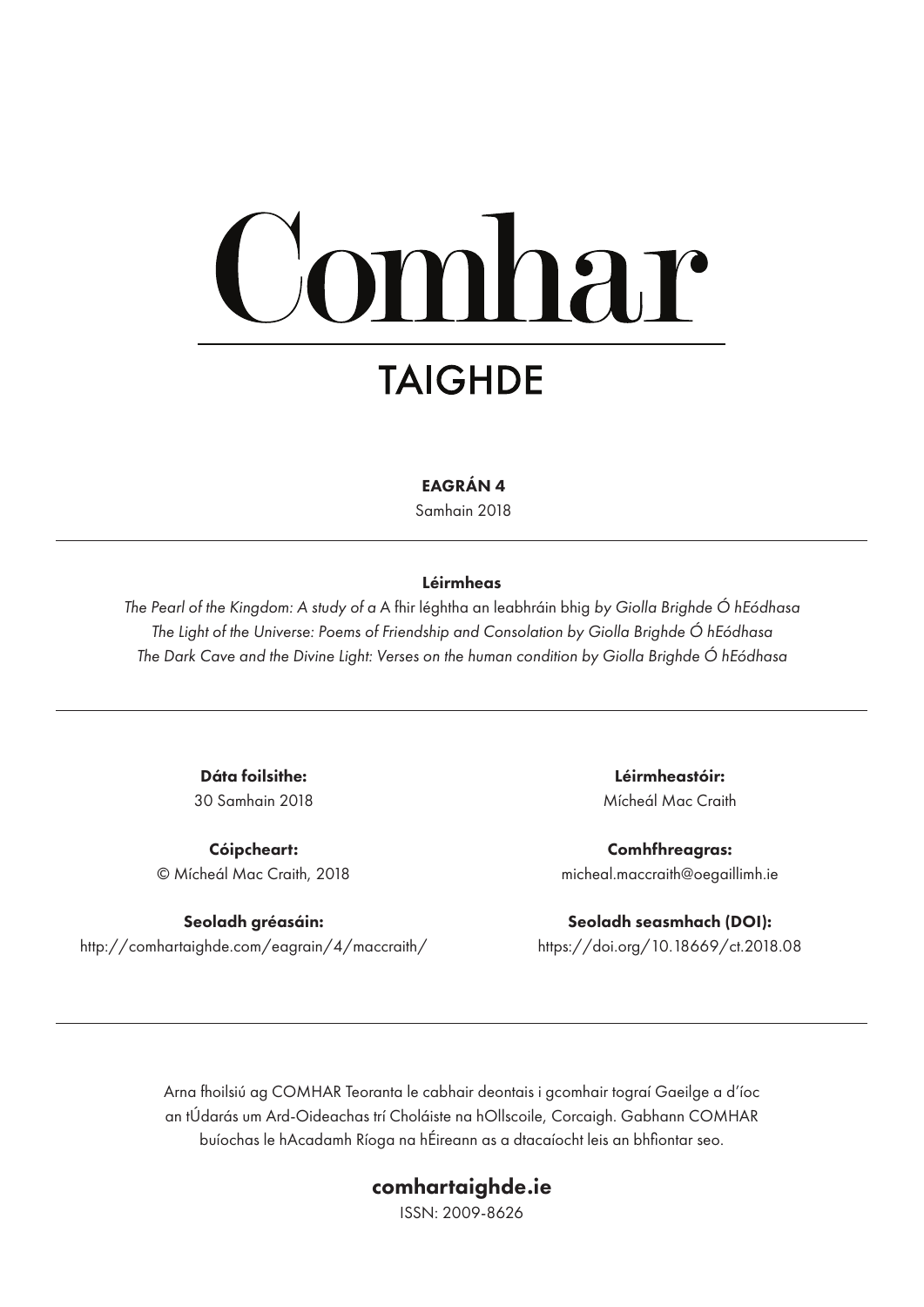# *The Pearl of the Kingdom: A study of* A fhir léghtha an leabhráin bhig *by Giolla Brighde Ó hEódhasa*

Novus Press (2013) | 66 lch | ISBN: 978-82-7099-718-3 Ailbhe Ó Corráin

## *The Light of the Universe: Poems of Friendship and Consolation by Giolla Brighde Ó hEódhasa*

Novus Press (2014) | 64 lch | ISBN: 978-82-7099-776-3 Ailbhe Ó Corráin

## *The Dark Cave and the Divine Light: Verses on the human condition by Giolla Brighde Ó hEódhasa*

Novus Press (2016) | 81 lch | ISBN: 978-82-7099-869-2 Ailbhe Ó Corráin

Tá clú agus cáil tabhaithe ag Giolla Brighde Ó hEódhasa i ngeall ar an gcéad leabhar de chuid an Leasúcháin Chreidimh Chaitlicigh a scríobh, *An Teagasg Críosdaidhe* a foilsíodh in Antuairp sa bhliain 1611 (2013: 9; Mac Raghnaill 1976). Ach nuair a chuirtear san áireamh go mb'ollamh le dán é an t‑údar sula ndeachaigh sé isteach sna Proinsiasaigh i Lobháin ar an 1 Samhain 1607, d'fhéadfaí a áitiú gur ag saothrú

i bhfad faoina chumas a bhí sé agus leaganacha fileata in óglachas den 'Ár nAthair' agus de 'Fáilte an Aingil,' mar shampla, á soláthar aige. Anuas air sin, ní haon údar maíte an cineál próis a scríobh sé i gcorp an teagaisc chríostaí, go háirithe nuair a chuirtear i gcomórtas é le stíl bhladhmannach bharócach Aodha Mhic Aingil agus leabhar faoi shacraimint na haithrí á cheapadh aige i Lobháin díreach seacht mbliana ina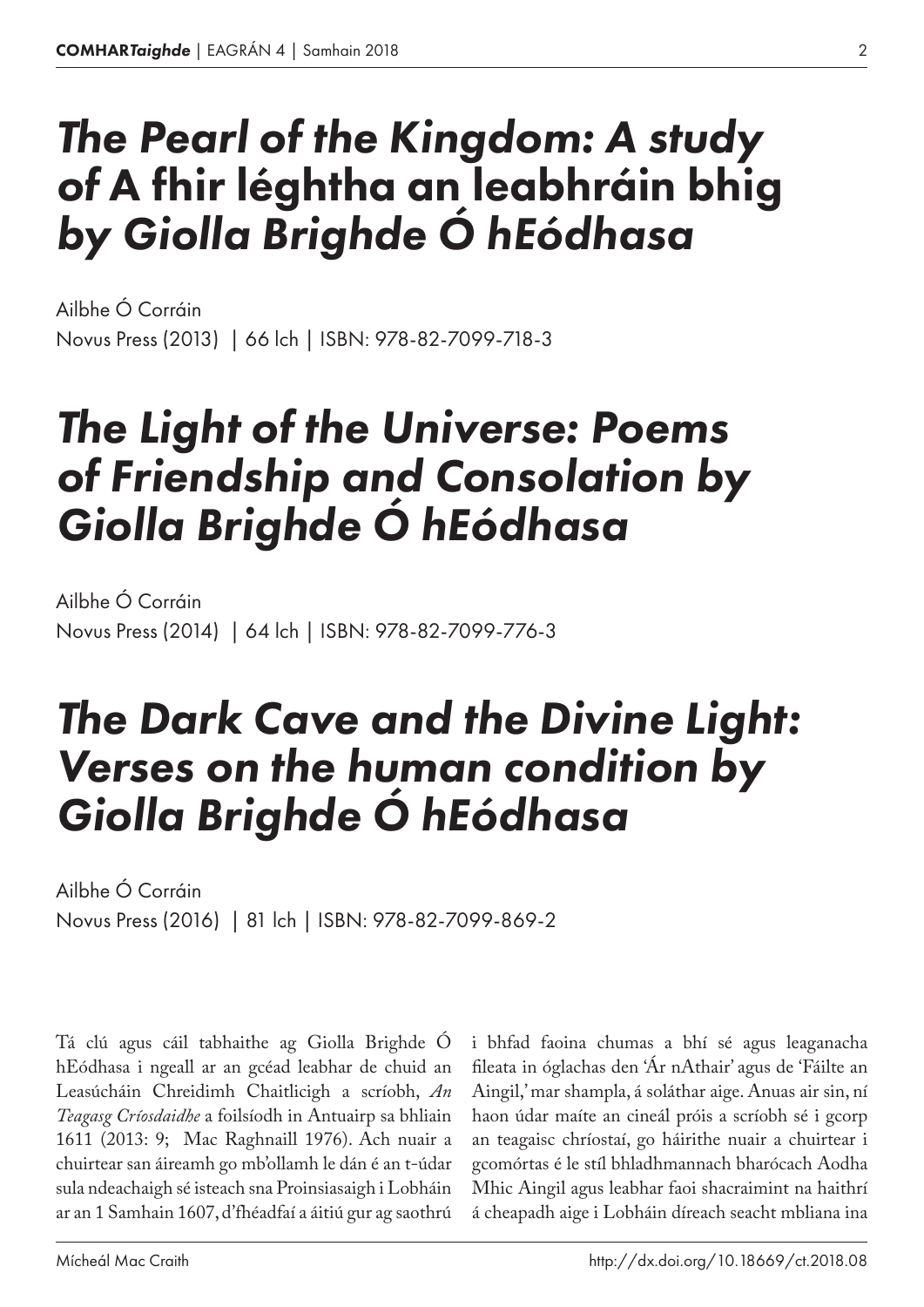dhiaidh sin (Ó Maonaigh 1952). D'fhéadfaí fiú dul níos faide fós agus a áitiú gur saothar i bhfad níos dúshlánaí agus i bhfad níos intleachtaí é an graiméar Gaeilge a chum Ó hEódhasa, *Rudimenta Grammaticae Hibernicae*, saothar nár cuireadh i gcló faraor go dtí an bhliain 1968 (Mac Aogáin 1968). Ach sula gcáinimid an Proinsiasach as simplíocht agus neafais a chuid Gaeilge, cuimhnímis go mbíodh na leasaitheoirí ab éirimiúla ar gach taobh den scoilt reiligiúnach ó aimsir Liútair ar aghaidh ag cur béime ar an tsimplíocht agus ar an tsoiléire chun tairseach an léinn a shárú agus briathar Dé a chraobhscaoileadh chuig an oiread agus ab fhéidir, bídís léannta nó neamhléannta. Is ar son an dreama neamhliteartha a bhaintí feidhm as rannaireacht shimplí arae ba thábhachtaí go mór fada an teachtaireacht ná an meán.

Má bhain feidhm phragmatach thréadach le daonlathú na teanga, sa chéad áit san athrú ón Laidin go dtí na teangacha pobail agus ina dhiaidh sin sa saothrú a dhéantaí ar na teangacha pobail féin, meabhraímis freisin go raibh bunús bíobalta leis an daonlathú seo nuair a chuimhnímid go ndúirt Pól Naofa sa chéad litir chuig na Corantaigh nach 'le hardnós cainte ná eagna' a tháinig sé ag fógairt rúndiamhair Dé (1 COR. 2: 1). Agus sa litir chuig na Colasaeigh dúirt sé an méid seo: 'Táim á rá sin libh le heagla go gcuirfeadh duine éigin an dubh ina gheal oraibh le hargóintí mealltacha' (COL. 2: 4). Agus meastóireacht á déanamh againn ar cheapadóireacht chráifeach Uí Eódhasa, ní mór an dá phrionsabal úd a choinneáil os ár gcomhair i gcónaí, pragmatachas tréadach agus bunús scrioptúrtha.

Ach sin ráite againn, ní mór a rá gur fhág Bonabhentura Ó hEódhasa, mar a thugtaí sa bheatha rialta air, corpas beag filíochta ina dhiaidh inar éirigh leis acmhainní iomlána an dáin dhírigh a nascadh go paiteanta le léann comhaimseartha na hEorpa, idir léann an *Renaissance* agus léann na Leasúchán Creidimh. Agus is iad na dánta sin atá faoi chaibidil sna trí leabhar le hAilbhe Ó Corráin atá faoi léirmheas anseo. Dán tionscnaimh an teagaisc chríostaí, 'Oraoid don Léghthóir,' an chéad aiste filíochta a phléann an Corránach. Bíodh nach bhfuil ach ocht rann sa dán, éiríonn leis an bhfile é a bhunú ar na sluaghairmeacha ba threise agus ab éifeachtaí a bhí i réim ag an am, *ad fontes*, *sola fide*, *sola scriptura*, *sola gratia*. Más ón *Renaissance* a tháinig an chéad cheann, is ón

Reifirméisean a tháinig na trí cinn eile. Ní hamháin go mbaineann an file leas as armlón na leasaitheoirí protastúnacha, ach iompaíonn sé a gcuid nathanna ina gcoinne agus an teagasc caitliceach á chosaint agus á mhíniú aige.

Má chuir Liútar béim ar *sola gratia*, cuireann Ó hEódhasa béim ar chomhoibriú an duine le grásta Dé, 'neamhfhonn do nocha dleaghoir' (2013: 9, líne 2d) ach gan riachtanas an ghrásta sin a shéanadh, 'do-gébhthar sonn í a n‑asgoidh' (2013: 9, líne 3d). In ionad breathnú ar ghrásta Dé agus cumas an duine mar dhá rud eisiacha glan in aghaidh a chéile, coinníonn an diagaire caitliceach Ó hEódhasa cothromaíocht leochaileach eatarthu. Má chuir na leasaitheoirí béim ar *sola scriptura*, baineann Ó hEódhasa leas as meafar an tobair (*fons*) chun aird a dhíriú ar an dá ghné a bhaineann le riail chreidimh an chríostaí: an bíobla móide traidisiún na heaglaise.

Agus díreach le taispeáint nach le teann dímheasa ar an scrioptúr a deir sé sin, tugann sé dhá shamhail ón scrioptúr féin: samhail an chiste fholaithe agus samhail an phéarla, samhlacha a ndearna aithreacha na heaglaise go leor tráchtaireachta orthu in imeacht na gcéadta bliain. Is minic a mhínigh siad an ciste folaithe ar bhealaí difriúla: mar Chríost féin, an Briathar, rúndiamhra an scrioptúir agus na heaglaise. Tá feidhm bhreise ag baint le samhail an phéarla; é chomh beag bídeach sin ach fíorluachmhar in éineacht, ar aon dul leis an leabhrán beag atá scríofa ag Ó hEódhasa; cuma gan rath air ón taobh amuigh, ach saibhreas luachmhar an chreidimh le fáil laistigh den chlúdach. Is deas mar a aclaíonn an file débhríocht an fhocail 'fonn,' a chiallaíonn talamh agus toil, chun comhoibriú an duine le haisceacht ghrásta Dé a aibhsiú. Baineann sé leas as an bpéarla chun tuilleadh forbartha a dhéanamh ar mheafar na seod agus léiríonn sé saibhreas an teagaisc chríostaí mar chith seod ag doirteadh anuas ina slaoda ó na flaithis. Ní togha gan aird é roghnú an fhocail 'carrmhogal' (2013: 9, líne 4b), seoid a ghineadh a solas féin de réir thuiscintí an ama, seoid a thugadh solas sa dorchadas. Meafar iontach feiliúnach é seo do Chríost féin: solas an domhain, an solas a shoilsíonn sa dorchadas. Ina theannta sin mheabhraigh dath dearg an charrmhogail fuil Íosa, agus is minic a mhaisítí crosa céasta le cúig charrmhogal in ómós do chúig chréacht Íosa.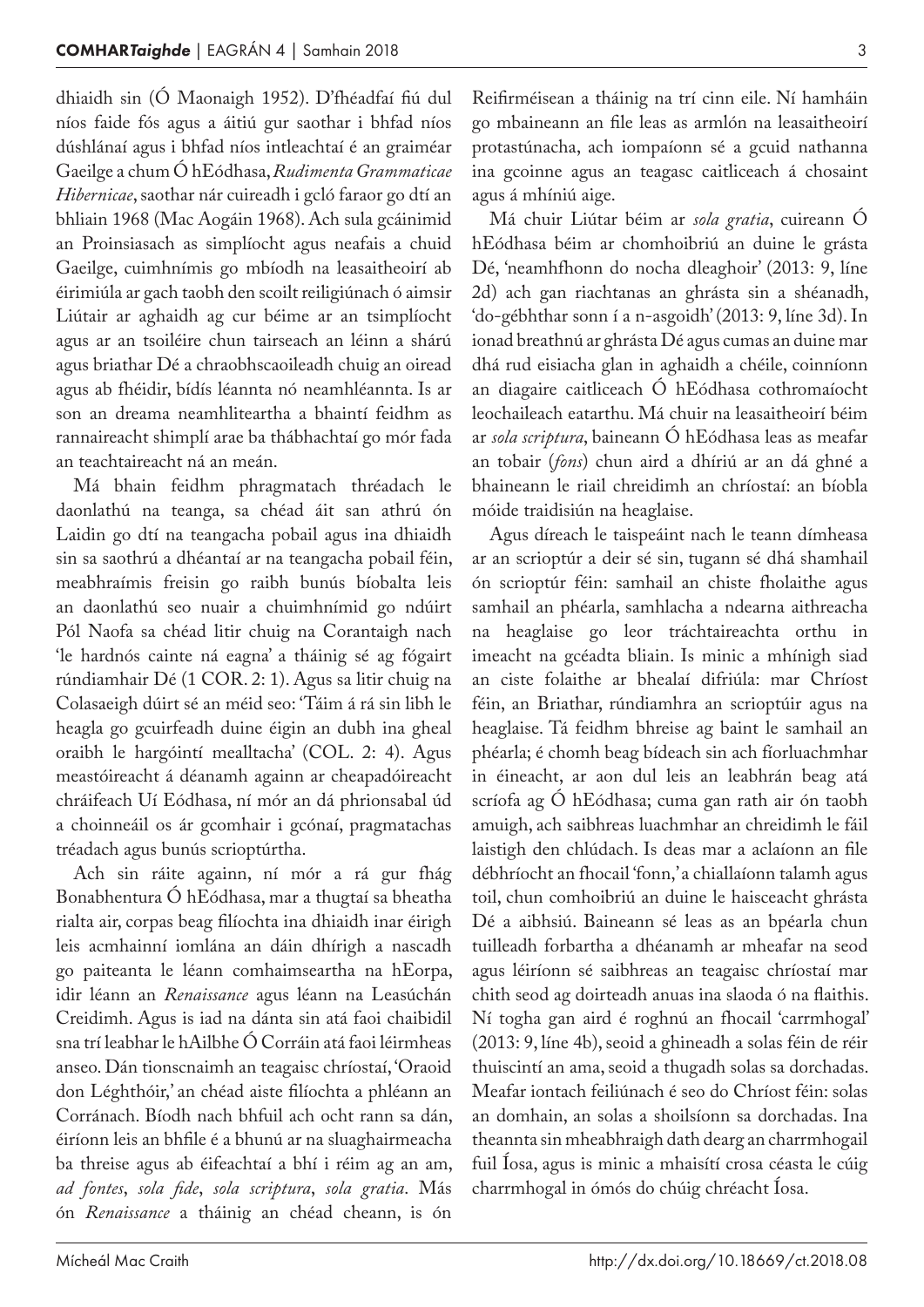Éiríonn an dán níos pearsanta sa dara leath agus an file ag míniú an chur chuige a roghnaigh sé féin agus an teagasc críostaí á réiteach aige. Má tá briathar Dé chomh lonrach sin ann féin, ní bheadh de thoradh ar iarrachtaí baothgháifeacha an fhile ghairmiúil ach é a theimhliú, seachas a mhalairt. Is cineál 'slán le filíocht' mar a chleacht sé a cheird go nuige sin atá sa chúigiú agus sa séú rann. Ní féidir cur le briathar Dé agus, dá bhrí sin, níl dul ón tsimplíocht. Díol spéise go mbaineann Ó hEódhasa leas as béarlagair teicniúil na seoideolaíochta, 'foighreadh' agus 'fothragadh' (2013: 10, línte 5b, 5d), mar shampla. Ba í Antuairp, log foilsithe leabhar Uí Eódhasa, príomhchathair dhomhanda thionscal na seod ag an am. Ar éigean a thuigfeadh éinne meafar an tseoidfheabhsaithe gona bhéarlagair gairmiúil ach daoine a raibh cur amach ar an ngnó acu nó cónaí orthu san Ísiltír Spáinneach. Dúisíonn sé seo ceist: cé air a raibh an *Teagasg Críosdaidhe* dírithe? Ní chiallódh an dán seo mórán d'Éireannaigh sa bhaile, ach cuimhnímis go raibh Proinsiasaigh Lobháin ina séiplínigh ag reisimint Thír Eoghain a bhí lonnaithe in aice na Bruiséile. Ní mór cur leis sin go mbíodh sé de chúram ar oifigigh in arm na Spáinne an creideamh a mhúineadh do na gnáthshaighdiúirí. Tugann sé seo go léir le fios gur ar an bpobal míleata Éireannach san Ísiltír Spáinneach go príomha a bhí leabhar Uí Eódhasa dírithe. Fianaise air sin is ea an méid a dúirt Richard Morres agus é ag taisteal tríd an Ísiltír Spáinneach ar a bhealach ar ais ó Phrág i 1613:

He saw one of the books among the Irish soldiers printed in Irish at Antwerp and set forth by the Irish friars at Louvain confirming their own religion, and to the contrary infirming and refuting that of the Protestants, in such sort that infinite readers and hearers of the Irish will presently believe the contents thereof to be true (Everett Green 1858: 185).

Luadh thuas go bhfuil bunús scrioptúrtha leis an mbéim ar an tsimplíocht chun teagasc an chreidimh a chraobhscaoileadh. Shéan Naomh Pól 'ardnós cainte' agus 'argóintí mealltacha'. Má cheadaímid an Vulgáid, an leagan údarásach Laidine den Bhíobla a d'fhaomh Comhairle Thrionta, *per sublimitatem sermonis* a luaitear sa chéad chás, agus *in subtilitate sermonum*

sa dara cás. Ach má cheadaímid an dá thagairt seo ó Naomh Pól i dTiomna Nua Uí Dhomhnaill (1602), díol spéise gurb é an leagan céanna a úsáidtear i ngach aon chás acu, 're hóradh briathar'. Díol breise spéise gurb é an dul ceannann céanna a roghnaigh Ó hEódhasa: 'Lé hóradh briathar dá mbeinn / mór dhíobh fá chiaigh dho chuirfinn' (2013: 10, línte 7a– 7b). Nuair a chuirtear san áireamh go bhfuil an leagan seo fíorghann, gan de shamplaí de sa Ghaeilge ach iad seo amháin, tugann sé seo le fios gur roghnaigh an file d'aon oghaim é ón Tiomna Nua. Má bhain na leasaitheoirí feidhm as simplíocht friotail chun caitlicigh a cháineadh, baineann Ó hEódhasa leas as an tsimplíocht chéanna chun na leasaitheoirí a cháineadh. Tharlódh sa chás áirithe seo, áfach, go raibh idirthéacsúlacht chliste an Phroinsiasaigh i bhfad róchaolchúiseach dá léitheoirí.

Chuir Liútar béim mhór ar thábhacht na dteangacha inar scríobhadh an Bíobla, an Eabhrais agus an Ghréigis go sonrach, agus ba nós leis tagairt don dá theanga seo mar thruaill ina gcoimeádtar claíomh an Spioraid, briathar Dé. Bhí cur amach nach beag ag Ó hEódhasa féin ar an dá theanga bhíobalta. Thuigfeadh sé do Liútar nár chóir na teangacha naofa seo a mhaisiú le hóradh gan dealramh briathar agus bhí sé ar intinn aige an chomhairle chéanna a chur i bhfeidhm agus teagasc na heaglaise caitlicí á ghléasadh i nGaeilge aige den chéad uair riamh.

Má chuir an chéad rann den dán béim ar na foinsí, sa rann deiridh díríonn Ó hEódhasa ar na críocha déanacha, an breithiúnas deiridh san áireamh. Cé nach luann an file go sonrach iad, cuimsíonn na rainn seo leideanna folaithe d'ailt chreidimh nach réiteodh na leasaitheoirí protastúnacha ar chor ar bith leo, mar atá, próiseas íonghlanta dheasca an pheaca agus an purgadóir. Os a choinne sin meabhraíonn na línte seo a leanas go soiléir fáistine Irimia go ndéanfaidh Dia cúnant úrnua le pobal Iosrael:

cairt do dhúithche ón Dúileamhain daitse gan sgéimh do sgríobh mé; sgríobh féin an ccairt-si ad chroidhe (2013: 10, línte 8b–8d).

Ach má mheabhraíonn, tuiscint chaitliceach ar an gcúnant seo atá i gceist ag Ó hEódhasa seachas tuiscint réamhchinniúnach na gCailvíneach. Ní cóir faillí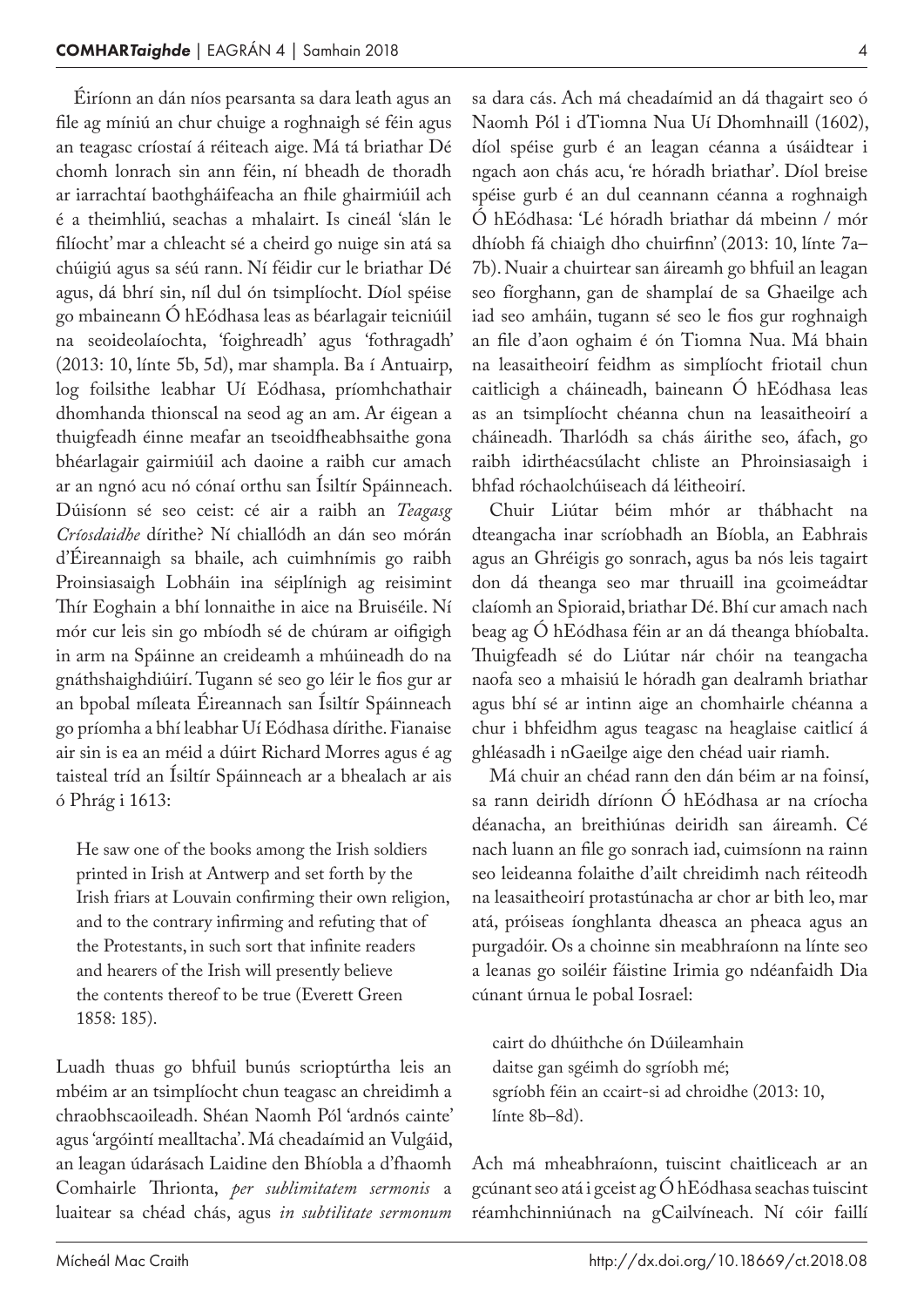a dhéanamh sna macallaí eile a dhúiseodh na focail 'cairt' agus 'dúithche' in intinn léitheoirí agus éisteoirí an fhile i dtús an seachtú haois déag, deoraithe a chaill a dtailte sna hiarmhairtí a lean Cath Chionn tSáile, Imeacht na nIarlaí agus Plandáil Uladh. Dealraíonn sé go bhfuil an file ag gealladh athshealbhú a ndúiche do na deoraithe díshealbhaithe ar choinníoll go gcloífidh siad leis an gcúnant nua atá leagtha amach aige sa leabhrán beag. Fearg Dé agus mídhílseacht na nGael a thug orthu a dtailte a chailliúint. Ach an cúnant a scríobh ina gcroí arís, ní hamháin go ngnóthóidh siad flaitheas Dé sa saol eile ach athshealbhóidh siad a bhflaitheas saolta abhus.

Mionléamh íogair cáiréiseach atá déanta ag an gCorránach ar an dán seo agus taispeánann sé gur ar éigean atá oiread is focal amháin iomarcach sna hocht rann. Ina theannta sin léiríonn sé gur mór ag an bhfile béim a chur ar an gcodarsnacht idir solas agus dorchadas tríd an aiste ar fad, an cineál codarsnachta ab ola ar an gcroí é do mhórphéintéir na linne, Caravaggio. Ach i dteannta na codarsnachta sin idir gile agus duibhe, tá codarsnachtaí eile le brath freisin, idir dromchlacht agus doimhneacht, idir scáile agus substaint, idir seachtracht agus inmheánacht, idir cruth gan dealramh an leabhráin agus an saibhreas laistigh den chlúdach, agus, ar ndóigh, idir protastúnach agus caitliceach. Agus anuas air sin go léir, déanann an Corránach crostagairt éifeachtach idir na hailt chreidimh a thagann chun cinn sa dán agus an fhorbairt a dhéantar orthu i gcorp an teagaisc chríostaí féin.

Sa bhliain 1614 bheartaigh bráithre bochta Lobháin inneall cló dá gcuid féin a fháil agus thug údaráis na hÍsiltíre Spáinní an cead cuí do Bhonabhentura Ó hEódhasa ar an 14 Bealtaine, sé mhí sula bhfuair sé bás i Samhain na bliana céanna: 'pour obvier au peril et danger au quell le people d'Irlande est apparent de tomber par la publication de plusiers livres hérétiquez que les ennemis de nostre saincte foy y vont journellement semant' ( Jennings 1968: 40). Eagrán eile den teagasc críostaí a bhí i gceist ach ní heol dúinn go beacht cé chomh luath agus a foilsíodh an leabhar i ndiaidh an cead foilsithe a fháil. Ní heol dúinn ach an oiread ar bheo nó marbh don údar nuair a tháinig an leabhar amach. Níor tháinig ach trí chóip den saothar seo anuas chugainn agus tá an dáta 1619 scríofa de lámh ar an gcóip atá i Leabharlann

Ollscoil Cambridge. Fágann sé sin gur tráth éigin idir Bealtaine 1614 agus 1619 a foilsíodh an leabhar.

Gné spéisiúil de chóip Cambridge is ea an leabhrán beag a greamaíodh idir fóilió 77 agus 78 den saothar. Trí dhán le hÓ hEódhasa a chuimsíonn an leabhrán seo agus tá péire díobh faoi chaibidil ag Ailbhe Ó Corrain sa leabhar *The Dark Cave and the Divine Light*. Cé go bhféadfaí a áitiú nach raibh sa leabhrán ach promhadh pinn don inneall cló, áitíonn an fhianaise inmheánach orainn go raibh i bhfad níos mó ná sin i gceist. Tosaíonn agus críochnaíonn an chéad dán leis an bhfocal 'truagh'. Tosaíonn an dán deiridh leis an bhfocal 'truagh' agus críochnaíonn sé le 'fíorthruagh,' rud a sholáthraíonn dúnadh ní hamháin don tríú dán ach don leabhrán ar fad. Ach na trí dhán a ghlacadh mar aonad, d'fhéadfaí breathnú orthu mar shraith treoracha do nóibhísigh agus iad ag dul isteach sna Proinsiasaigh i Lobháin, díreach mar a rinne an t‑údar féin tamall de bhlianta roimhe sin.

Níor mhiste tagairt a dhéanamh don dán láir 'Gabh aithreachas uaim,' cé nach bhfuil sé faoi chaibidil ag an gCorránach. Aon rann is fiche atá sa dán seo ach tá fáil ar na sé cinn tosaigh i lámhscríbhinn atá ar coimeád i gColáiste na Sasanach sa Róimh, Lámhscríbhinn Farnese. Bhásaigh an Cairdinéal Odoardo Farnese sa Róimh ar an 21 Feabhra 1626, cairdinéal coimirceora Shasana agus éarlamh na gcoláistí Sasanacha sa Róimh, in Douai agus in Valladolid. Treoracha don tsochraid atá sa lámhscríbhinn, ach ina theannta sin tá ocht soinéad in ocht dteanga dhifriúla a cumadh in ómós don mharbhán le fáil inti freisin. Bhí cóipeanna de na dánta le ceangal do chatafalc an chairdinéil. Is é an dán Gaeilge an t‑aon aiste amháin nach soinéad foirfe é, sa mhéid nach bhfuil ach dosaen líne ann, gach aon leathrann breactha ag an scríobhaí mar aon líne amháin. Níos tábhachtaí fós, is é an t‑aon dán amháin acu nár cumadh úrnua as an bpíosa é in ómós an mharbháin, cé nach raibh ach dornán beag bídeach sa Róimh ag an am a thuigfeadh sin. Ina theannta sin arís, d'athraigh Gael Rómhánach éigin an focal 'caidreamh' sa bhundán agus chuir an comhchiallach 'fairnéis' ina ionad. Toisc go bhfuil an focal 'fairnéis' an-chosúil ar fad le sloinneadh an chairdinéil, Farnese, dealraíonn sé gur d'aon oghaim a rinneadh an t‑athrú seo chun dallamullóg bhreise a chur ar na Rómhánaigh. RIA 24P12, a tiomsaíodh sa bhliain 1648, an lámhscríbhinn is túisce a gcreidtí a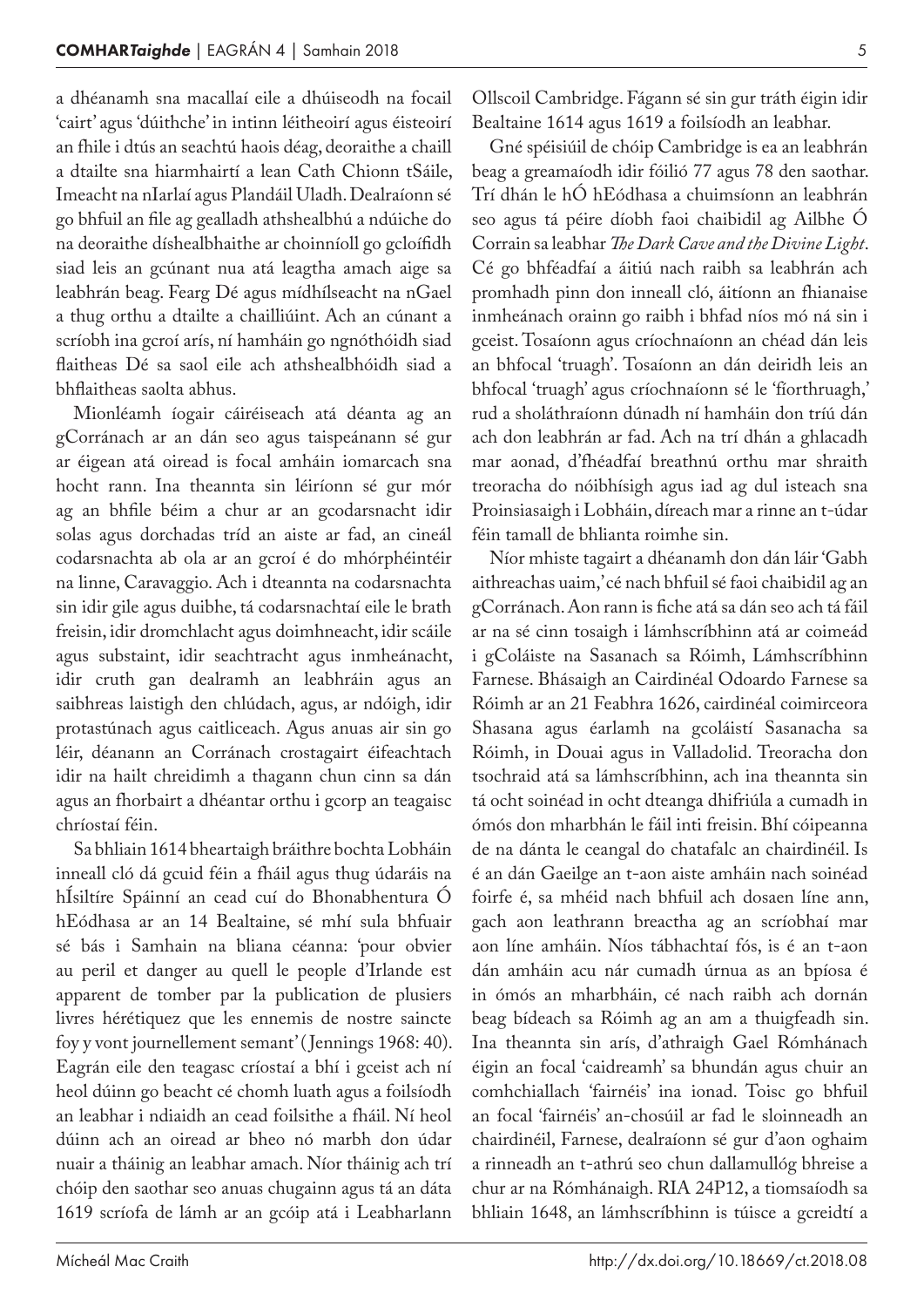raibh fáil ar an dán inti, ach tá lámhscríbhinn Farnese breis agus fiche bliain níos sine ná sin arís. Cuireadh teagasc críostaí Uí Eódhasa i gcló arís sa Róimh sa bhliain 1707 ar inneall cló Propaganda Fide agus tá cóip den chéad aiste i leabhrán Lobháin, 'Truagh liom a chompáin do chor,' ar fáil ann. Idir sin agus na rainn Ghaeilge i lámhscríbhinn Farnese, dealraíonn sé go raibh fáil ar an leabhrán sa Róimh faoi thús na bliana 1626 ar a dhéanaí.

Díol spéise go ndeachaigh Diarmaid Ó hIceadha isteach sna Proinsiasaigh i Lobháin an lá céanna le Giolla Brighde Ó hEódhasa, áit ar ghlac Diarmaid Antoine mar ainm crábhaidh agus Giolla Brighde Bonabhentura. Tá a fhios againn go raibh Gaeilge aige arae bhí sé ar dhuine den bheirt chinsirí a thug faomhadh oifigiúil do *Scáthán Shacramuinte na hAithridhe* Aodha Mhic Aingil i Lobháin (1618), agus tá litir ar marthain a scríobh a dheartháir chuige as Éirinn i dtús na bliana 1626, a bhfuil an chuid is mó di i nGaeilge.

Glaodh Antoine chun na Róimhe sa bhliain 1619 chun cabhrú le Lúcás Wadding ina chuid taighde ar stair an oird. Chuaigh sé chun cónaithe in San Pietro in Montorio, ionad adhlactha na dtaoiseach Ultach. Nuair a bhunaigh Wadding Coláiste San Iosadóir sa bhliain 1625 ba é Ó hIceadha an chéad ollamh le diagacht san fhondúireacht nua. Nuair a chuirtear san áireamh chomh beag is a bhí comhluadar tosaigh an choláiste, cúigear Éireannach agus Spáinneach amháin, is é is dealraithí gurbh é Antoine Ó hIceadha a thóg leabhrán a chomrádaí, agus an teagasc críostaí freisin, b'fhéidir, chun na Róimhe leis (Mac Craith 2016: 177–194).

'Truagh liomsa, a chompáin, do chor' an chéad aiste a phléann an Corránach. Réitigh Ó hEódhasa réamhrá fada próis don dán inar thug sé le fios gur chum sé é mar fhreagra ar chara leis a thit in eiriceacht. Baineann cuid den dán le dorchadas na hintleachta agus geallann an file argóintí soiléire dobhréagnaithe a sholáthar a chruthaíonn gur san eaglais Rómhánach amháin a fhaightear na saintréithe is dual d'eaglais fhírinneach Dé: aontacht, naofacht, coitinne agus aspaldacht. Baineann an chuid eile den dán le fadhb na tola daonna agus cén chaoi le hansmacht agus ainmhianta na tola a leigheas.

Is é mo bharúil nach bhfuil sa sliocht faoin gcara a thit in eiriceacht ach ficsean fileata a thugann deis don fhile ceisteanna teibí fealsúnachta agus diagachta a phlé. Ar an lámh eile, tharlódh go raibh sé ag smaoineamh ar an bProinsiasach conspóideach Maol Muire Mhág Craith (c.1523–1622) a d'athraigh go creideamh an stáit nuair a bhí sé ina easpag caitliceach ar Dhún agus Conaire agus ar cheap an bhanríon Eilís é ina ardeaspag ar Chaiseal. D'fhéadfaí earraíocht éifeachtach a bhaint as eiseamláir an eiricigh seo chun díograis tosaigh na nóibhíseach nua a mhaolú. Má tharla sé do Phroinsiasach ar easpag le cois é, d'fhéadfadh sé tarlú do dhuine ar bith.

Díríonn an Corránach aird an léitheora ar chomh forleathan is atá íomháineachas Platónach in ocht rann tosaigh an dáin, leithéidí na pluaise scáiliúla agus na carcrach dorcha. Dóibh siúd nach bhfuil an solas feicthe acu, níl sa bhith ché ach pluais Phlatónach lán le seachmaill; dóibh siúd a bhfuil an solas feicthe acu, is cuma nó carcair an domhan díomuan. Mar a chonaiceamar cheana, ba bhreá leis an bhfile béim a chur ar an gcodarsnacht idir solas agus dorchadas agus thug an Platónachas deis bhreise dó an chodarsnacht seo a fhorbairt tuilleadh. Meabhraíonn an Corránach dúinn an borradh a tháinig faoin bPlatónachas aimsir an *Renaissance* agus na hiarrachtaí fónta a rinneadh chun teacht ar réiteach idir an fhealsúnacht seo agus an Chríostaíocht. Bhí tionchar nach beag ag an scoláire daonnachtúil Marsilio Ficino (1430–1499) ar an athmhuintearas seo. Ba mhór aige lucht tóraíochta na heagna a léiriú mar lianna an anama agus baineann Ó hEódhasa leas as an íomhá seo i rainn 4–6.

Má shéan cara an fhile an creideamh, bíodh sé ina chara dáiríre nó ina chara samhalta, is cinnte go raibh baint mhór ag a intleacht agus ag a thoil leis an scéal. Fós féin, maíonn an file gur féidir leis, agus cúram lia á ghlacadh aige air féin, argóintí diongbháilte a sholáthar chun deacrachtaí intleachtacha a 'charad' a shárú. Ach más deacrachtaí tola atá i gceist, faoin othar féin atá sé iad a leigheas. Ina dhiaidh sin leanann dioscúrsa fada a chuimsíonn breis agus leathchéad rann, níos mó ná leath an dáin, a phléann ról na hintleachta chun comharthaí sóirt na fíoreaglaise a aithint. Ní bhacann an Corránach leis an gcuid seo den dán ach bogann sé ar aghaidh láithreach chun feidhm na tola a phlé, ceist a tháinig chun cinn freisin i ndán tionscnaimh an teagaisc chríostaí.

Ní miste a rá *en passant* go bhfuil an plé ar ról na hintleachta an-chosúil le dán Béarla a bhí go mór i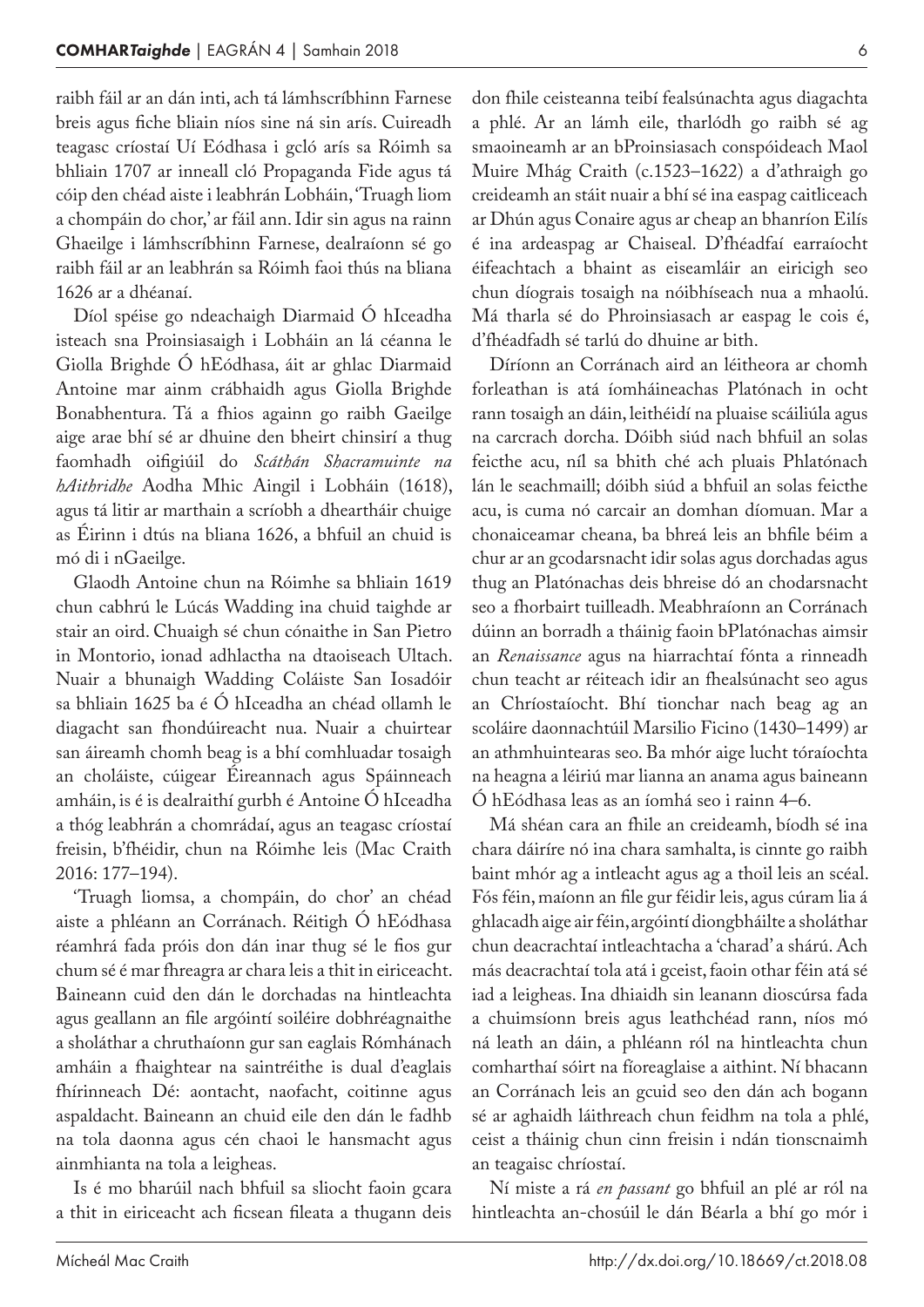mbéal an phobail chaitlicigh i Sasana ag an am agus a foilsíodh den chéad uair sa bhliain 1602: 'I Pray thee Protestant beare with me' (Shell 2007: 95-103). Pléann an dán saintréithe na fíoreaglaise faoi na ceannteidil seo a leanas: Catholicke, Continuance, Visible, Unitie, Holy, Heretickes. Is é éirim an dáin, i gcaint shimplí, nach bhfuil na chéad chúig chomhartha sóirt le fáil ach amháin san eaglais Rómhánach Chaitliceach. Dá bhrí sin, is ise amháin an fhíoreaglais, gan sna sainchreidimh eile ach comhthionóil eiriciúla. Rinne an Cairdinéal Allen achoimre ar na príomhailt aighnis idir caitlicigh agus protastúnaigh in Douai i ndeireadh na 1560idí. Foilsíodh leagan fada agus leagan gearr den achoimre seo sna blianta 1574 agus 1575 faoi seach (Shell 2007: 97), agus dealraíonn sé gur eascair an dán Béarla ón leagan gearr d'Ailt Allen. Nuair a chuirtear san áireamh an tóir mhór a bhí ar an dán seo i leaganacha béil, i lámhscríbhinní agus i gcló, is deacair a rá céard é an leagan údarásach, is é sin, má bhí riamh a leithéid de rud ann agus leagan údarásach. Is leor a rá go bhfuil an-chosúlacht go deo idir rainn Uí Eódhasa agus an leagan fileata d'Ailt Allen a foilsíodh sa bhliain 1602. An t‑aon difríocht shuntasach atá eatarthu go bhfuil an leagan Gaeilge aistrithe go suíomh Éireannach, páirt Naomh Agaistín sa bhunleagan á tógáil ag Pádraig Naofa sna rainn Ghaeilge. Díol spéise sa phlé seo gur in Douai a chuaigh Ó hEódhasa ag déanamh léinn ó 1604 go 1607. Má bhreathnaigh Allen ar an gcoláiste a bhunaigh sé in Douai sa bhliain 1568 mar Oxford nua caitliceach, ní háibhéil breathnú ar Lobháin mar Douai na hÉireann Gaelaí agus ar Bhonabhentura Ó hEódhasa, i bpáirt le Flaithrí Ó Maolchonaire, mar Allen na hÉireann. Fuair Allen bás sa bhliain 1594, ach ní hiontas ar bith é go dtiocfadh an t‑iarfhile faoi anáil a scríbhinní agus é ag déanamh léinn in Douai.

Baineann na hocht rann fichead deiridh de dhán an bhráthar bhoicht le ról na tola agus déanann an Corránach plé cuimsitheach ar an ngné seo. Chreid Ó hEódhasa gurbh é seo a leanas feidhm réamhordaithe agus cuspóir bunaidh na tola: 'fuath don olc is grá don mhaith'. Bhí sé seo ag teacht leis an tuiscint choiteann ar ról na tola san Eoraip sa Nua-Aois Luath. D'ainneoin feidhm uasal na tola, áfach, is mar 'each fiadhtha' nó 'péisd dhoicheannsa' (2016: 22, 23, 25) a léiríonn an file é agus é ag tarraingt ar an smaointeoireacht Phlatónach. Luann sé samplaí

suntasacha ón Sean-Tiomna, Samsón, Solamh agus Dáibhí, triúr nár éirigh leo an toil a cheansú agus a ghéill d'ainmhianta na colainne. Siúd is gur áitigh Tomás Acain go raibh na tothluithe íochtair faoi réir na hintleachta, agus faomhadh faighte ag an dearcadh seo ó Chomhairle Thrionta, is fearr le hÓ hEódhasa an toil a thuiscint mar chomhghleacaí guagach an choirp seachas mar shearbhónta dílis na hintleachta. Molann an Corránach go mb'fhéidir go bhfuair Giolla Brighde an dearcadh diúltach seo ar an toil ón Scótachas, an cineál fealsúnachta a chothaigh na Proinsiasaigh, ach bhí dearcadh thar a bheith dearfach ag Scotus ar an toil dhaonna. Chuir sé béim láidir ar dhínit na tola daonna arb í an acmhainn féinsmachta a príomhthréith.

Ní mór a chur san áireamh go raibh ceist na tola go mór idir chamáin le linn an Reifirméisin, go háirithe ó mhaígh Liútar go raibh an toil claonta ó nádúr i dtreo an oilc ó thitim Ádhaimh i leith. Bhí sé seo glan in aghaidh thuairim Scotus a dúirt go sonrach nár cailleadh saoirse dhúchais na tola de bharr pheaca an tsinsir. Ní hamháin Scotus, ach chuir an eaglais chaitliceach i gcoitinne béim ar shaoracmhainn an duine rogha a dhéanamh idir an mhaith agus an t‑olc. D'ainneoin go léiríonn bráthair bocht Lobháin an toil mar 'each fiadhtha,' áitíonn sé, in aghaidh Liútair, gur féidir le marcach an t‑each a shrianadh. Cé go n‑admhaíonn an file gur féidir leis an toil an réasún a chur trí chéile, is mór aige i ndeireadh na dála tacaíocht an réasúin chun fírinní an chreidimh, an reiligiúin agus an fhoilsithe a bhaint amach. Arís eile baineann Ó hEódhasa earraíocht as íomháineachas Platónach agus é ag léiriú an choirp mar charcair dhorcha agus mar phluais mhodartha dóibh siúd a bhfuil an solas feicthe acu. Is measa fós cás a charad toimhdean a ghéill do mhealladh an tsaibhris shaolta agus a roghnaigh príosún dorcha an choirp ar an solas diaga:

Solas an bheatha, mairg tugar phríosún ndubh, ar uaimh gceo; ar fhoraois aoibhnis do b'fhearr mairg do thréig ar ghleann na ndeor (2016: 7; Mhág Craith 1967: 50).

Uair amháin eile, tapaíonn Ó hEódhasa an deis a thugann meafar phluais Phlatóin dó chun an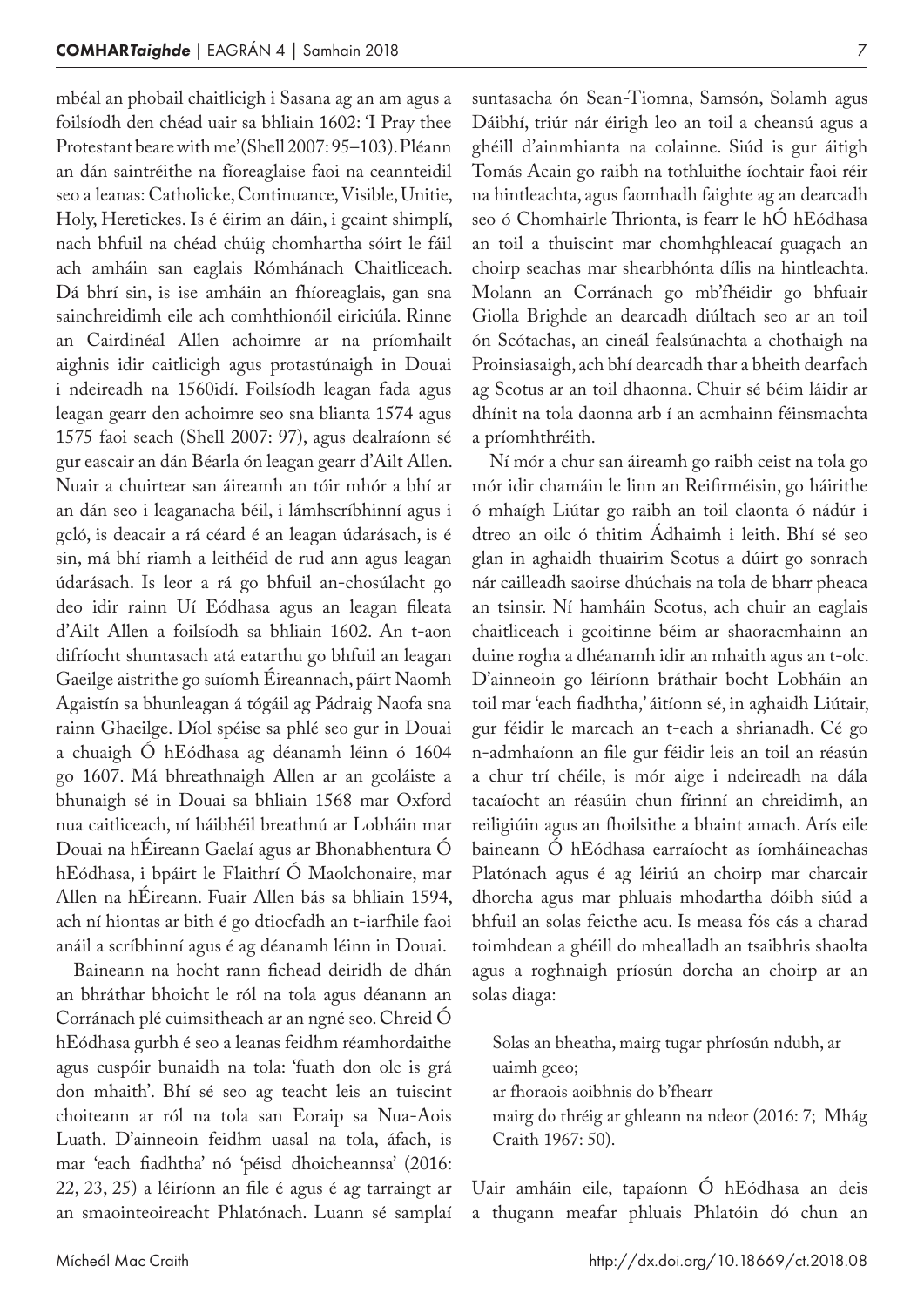chodarsnacht sin ab ansa leis idir an solas agus an dorchadas a ionramháil.

Má bhogaimid ar aghaidh go dtí an dara dán i leabhrán Uí Eódhasa, 'Gabh aithreachas uaim,' ar breacadh sé rann de i Lámhscríbhinn thuasluaite Farnese, tá ceannteideal ag an aiste freisin a thugann le fios gur chum an file é díreach sula ndeachaigh sé isteach sna Proinsiasaigh. Arís measaim nach bhfuil anseo ach ficsean fileata agus nach mór an dán a fheiceáil mar an dara cuid de thríológ comhairle do nóibhísigh Phroinsiasacha agus iad ar thairseach na beatha crábhaidh. Déanta na fírinne, is dóigh liom gurb é Tiomna Naomh Proinsias a spreag an dán seo agus an ceannteideal. Ní miste sliocht as tús an Tiomna a thabhairt anseo chun na comhthreomhaireachtaí a dhéanamh níos soiléire:

Mar seo a thug an Tiarna domsa, an Bráthair Proinsias tosú ar aithrí a dhéanamh. Óir le linn dom a bheith fós i bpeaca, ba ghráin liom amharc ar lobhair. Ach threoraigh an Tiarna féin isteach ina measc mé, agus d'fhanas leo go ndearnas trua dóibh. Agus ar imeacht dom uatha, an rud a chonacthas dom a bheith gránna, chuaigh sé in aoibhneas coirp is anama dom. Agus mhoilligh mé tamaillín ina dhiaidh sin agus thréig mé an saol (Ó Seanacháin agus Ó Súilleabháin 2002: 100).

Aithrí, peaca agus tréigean an tsaoil na heochairfhocail i réamhrá an Tiomna agus is iad na coincheapa céanna a stiúrann an dán agus an ceannteideal. Cé nach bpléann an Corránach an aiste seo, ní miste í a lua sa mhéid is go mbaineann sí le duine (nóibhíseach) nár éirigh leis go nuige seo 'each fiadhtha' a thola ainrianta a cheansú, ach ar mian leis feasta an smacht sin a chur i bhfeidhm ar an toil i seirbhís an tsolais nár mheall é go dtí seo. Tá dhá bhrí le haithrí sa chomhthéacs seo: aithrí a dhéanamh as na peacaí a rinne sé, gné a bhaineann leis an aimsir chaite, agus ansin dul isteach sna Proinsiasiagh chun beatha aithríoch a chaitheamh, gné a bhaineann leis an todhchaí. Ach breathnú mar seo air, tá leanúnachas nádúrtha le brath idir an dán seo agus an ceann a chuaigh roimhe. In ionad peacaí faoi leith a shonrú, díríonn an file ar na céadfaí lena ndearna an t‑aithríoch iad, peacaí na súl, peacaí na teanga agus an bhéil, peacaí na lámh agus na gcos. Más aiscí iad na céadfaí a fuair sé ón gcruthaitheoir chun

leas a bhaint astu ar son na maitheasa, admhaíonn an peacach aithríoch anois gur úsáid sé iad mar airm in aghaidh an tslánaitheora a thug a bheatha in éiric a pheacaí. Anois tá sé ag tairiscint na gcéadfaí sin ar ais dá thiarna, mar chomhartha aithrí, dá dhearóile féin é le hais íobairt Íosa. Agus a fhios aige go rímhaith cén t‑aimhleas a bhain sé as a ghéaga, déanann an nóibhíseach croíbhrúite míúin ar na pianta a d'fhulaing Íosa go toilteanach ina lámha agus ina ghéaga ar a shon. Níl sé as an áireamh go raibh an file ag smaoineamh ar stiogmaí Naomh Proinsias agus an chuid seo den dán á cumadh aige. Mar fhocal scoir, agus codarsnacht dheisbhéalach á déanamh aige idir dhá bhrí an fhocail 'iodhbuirt,' *sacrificium* agus *offertorium*, ofrálann an nuasachán é féin ar ais don tiarna idir anam is chorp, leorghníomh suarach dearóil gan aon agó, ach gan aige le tabhairt ach sin.

Sula dtéann sé i ngleic leis an dán deiridh sa leabhrán, 'Truagh cor chloinne hÁdhaimh,' meabhraíonn an Corránach dúinn nach ndearna meon an *Renaissance* faillí in ainnise an tsuímh dhaonna d'ainneoin an fhriotail uasail ardnósaigh go léir faoi dhínit an duine. Cé go raibh sé ar chumas an duine arda na bhflaitheas a bhaint amach, d'fhéadfadh sé chomh héasca céanna titim siar i nduibheagán na truaillíochta. Bhí cothromaíocht á tóraíocht de shíor idir an dá ghné, an taobh dearfach agus an taobh diúltach. Agus nuair a chuirtear san áireamh an foréigean a dhúisigh an Reifirméisean, ní hiontas ar bith é gur tháinig bláthú as an nua ar thraidisiún meánaoiseach an *contemptus mundi* le linn na gcogaí creidimh. Bhí clú agus cáil ar an dán gearr 'Cur mundus militat' a leagadh ar go leor údar, Bearnard Clairvaux ina measc (2016: 78–79). Aistríodh go go leor teangacha é sa nuaré mhoch agus is sa chomhthéacs seo nach mór leagan Uí Eódhasa a shuíomh. Tagann an dán seo go paiteanta leis an gceann a chuaigh roimhe leis an gceannteideal a thagraíonn do thréigean an domhain, nath a mheabhraíonn focail Naomh Proinsias féin, mar a luamar thuas. Ina theannta sin, is deas mar a roghnaigh Ó hEódhasa an mheadaracht *Rionnaird trí n‑aird* (62+62) a réitíonn go breá le meadaracht Alaistríneach na Laidine ina bhfuil dosaen siolla sa líne. Siúd is nach bhfuil ach deich rann sa Laidin, tugann an bráthair bocht seacht gcinn déag. Fós féin cloíonn Ó hEódhasa leis na ceithre roinn a bhí sa bhundán, *Sic transit gloria mundi* (rainn 1–6 sa dán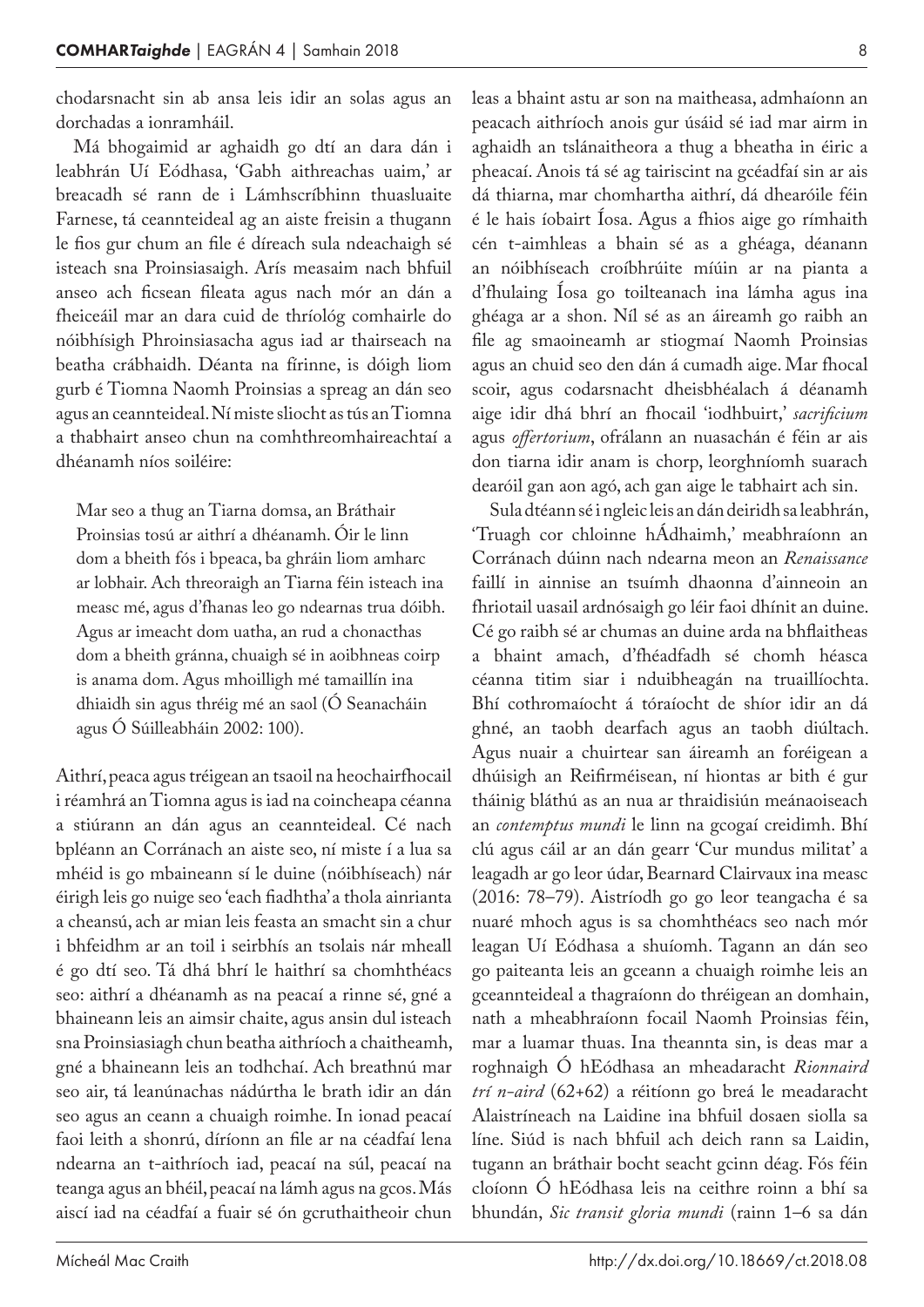Gaeilge), *Ubi sunt* (rainn 7–10), smachtú na colainne (rainn 11–15), agus aitheasc chun machnamh ar an saol eile (rainn 16–17) (2016: 80–81). Siúd is gur le ceist a thosaíonn an Laidin, b'fhearr leis an bhfile Proinsiasach tosú le ráiteas lom: 'Truagh cor chloinne hÁdhaimh' agus cuireann sé leis an dearcadh duairc seo le hathrá na bhfocal 'truagh,' 'díomhaoin,' 'díombuan' sna sé rann tosaigh. Tá *locus classicus* an topais *Ubi sunt* le fáil i Leabhar Bharúch sa Sean-Tiomna (3: 16–19), ach níl an dán Laidine taobh le samplaí ón mBíobla Giúdach amháin. Chomh maith le Solamh, Samsón, Aibseálóm agus Iahónátán ón Sean-Tiomna, luann an t‑údar Laidine Dives ón Tiomna Nua in éineacht le pearsana iomráiteacha ón domhan clasaiceach, Caesar, Cicearó and Arastatal. Tá catalóg Uí Eódhasa níos eicléictiúla fós. Cé go bhfágann sé Dives ar lár, cuireann sé Cú Chulainn, Earcail, Eachtar, Aichill agus Alastar le clár na laoch nach ann dóibh níos mó. Cé gurb ionann roghnú Chú Chulainn agus aitheantas a thabhairt don tsaíocht dhúchais, ní rogha randamach iad an ceathrar eile arae is laochra iad a tháinig go mór chun cinn aimsir an *Renaissance*. Ní mór aird ar leith a dhíriú ar Earcail toisc gurbh eisean eiseamláir na suáilcí ar fad idir mhíleata, intleachtacha agus mhorálta, dar leis na scoláirí daonnachtúla. Tharla eachtra chinniúnach i saol Earcail nuair ab éigean dó rogha a dhéanamh idir an tsuáilce agus an duáilce. De bhrí gurbh í an tsuáilce a roghnaigh sé, mheas lucht an *Renaissance* gur eiseamláir den scoth é de shaorchumas an duine rogha a dhéanamh idir an mhaith agus t‑olc. Léirigh go leor ealaíontóirí Rogha Earcail ina gcuid péintéireachta, agus díol spéise gur choimisiúnaigh an Cairdinéal thuasluaite Odoardo Farnese an t‑ealaíontóir cáiliúil barócach Annibale Carracci chun an eachtra seo a phéinteáil dá phálás sa Róimh sa bhliain 1596. Nuair a roghnaigh Ó hEódhasa Earcail, rinne sé nasc néata idir an dán seo agus dán a chuaigh roimhe gona bhéim ar an toil, agus ní timpiste ach an oiread go nascann an file an buafhocal 'saor' le hEarcail.

Dá inmholta é Earcail, áfach, ní raibh ann ach duine duthain. Ar eagla go ligfeadh a lucht éisteachta an fhírinne seo i ndearmad, díríonn an file ar staid iarbháis an duine, an corpán ag morgadh go mall san uaigh, daoil, péisteanna agus cruimheanna á chreimeadh ó bhall go ball. Más é seo dán an duine níl sa saol abhus ach díomhaointeas baoth nach bhfuil fuascailt air ach sa saol eile. Meabhraigh na nithe neamhaí, bíodh do chroí sna flaithis. Is méanar don té nach mbeidh ach drochmheas aige ar an domhan. Sin mar a chríochnaíonn an dán Laidine:

Superna cogita, cor sit in ethere, Felix qui poterit mundum contempnere (2016: 79).

Ach cuireann Ó hEódhasa toise tréan teileolaíoch leis an mbundán agus earraíocht á baint aige as téarmaí teicniúla fealsúnachta mar 'chríoch' / *finis* agus 'foircionn' / *finis ultimus* / 'críoch dhéanach'. Más é an sonas síoraí trí aontacht le Dia is foirceann dúinn, agus má thugaimid tús áite don domhan ar Dhia dá ainneoin sin, níl i ndán dúinn sa deireadh ach anó amach is amach, 'bhur bhfoircionn budh fíorthruagh' (2016: 81).

Sa rann deiridh nach bhfuil a mhacasamhail le fáil sa Laidin, cuireann Ó hEódhasa béim ar na suáilcí nach mór a chothú má tá cinniúint chomh hainnis sin le seachaint, go háirithe umhlaíocht, foighne agus grá, na suáilcí ceannann céanna a luadh go sainiúil le Críost sa teagasc críostaí. Agus coincheap an ghrá á cháiliú aige leis na buafhocail 'coitcheann' (uilíoch) agus 'gan chlaochlódh' (gan athrú), tá an file ag dul i muinín na smaointeoireachta Platónaí uair amháin eile, na hIdéanna nó Foirmeacha arb ann dóibh i ndomhan intuigthe na beithe foirfe, ach atá lonnaithe in intinn Dé de réir thuiscint Chríostaí Agaistín ar an bPlatónachas. Is ann do ghníomhartha daonna indibhidiúla grá toisc go bhfuil siad páirteach in Idé an Ghrá arb é Críost é. Má tá cuma na simplíochta ar an rann deiridh seo, ná dalladh sé sin sinn ar a dhoimhneacht fealsúnachta. Ní hamháin go bhfuil dúnadh ann ach tá codarsnacht chomh maith ann idir 'truagh' agus 'fíorthruagh'. Ina theannta sin ní mór a rá go mbaineann an dúnadh agus an chodarsnacht seo ní leis an tríú dán amháin ach leis an leabhrán ar fad. D'ainneoin chuma na gruaime agus an diúltachais, críochnaíonn an leabhrán seo a cumadh do nóibhísigh Phroinsiasacha i gColáiste San Antaine i Lobháin, ar nóta tréan dóchais. Ach a bheith toilteanach chuige, is féidir éalú ó sheachmall na pluaise dorcha agus dreapadh in airde i dtreo an tsolais. Is é aidhm na beatha Proinsiasaí an teagmháil seo le solas diaga na fírinne síoraí agus an ghrá fhoirfe a chumasú agus a éascú.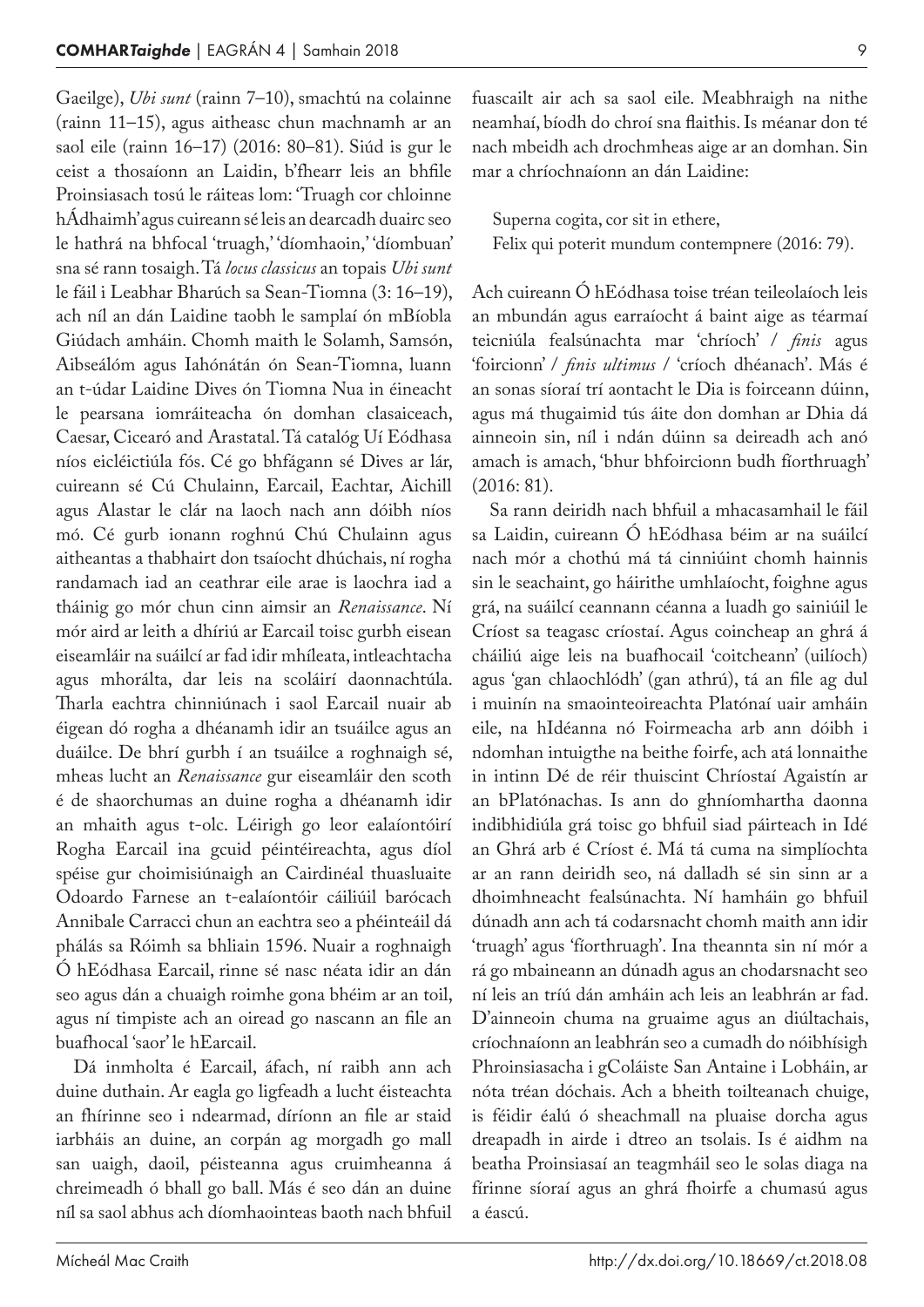Más ar dhánta cráifeacha Uí Eódhasa a dhíríonn Ailbhe Ó Corráin i bhfoilseacháin 2013 agus 2016, filíocht de chineál eile — dánta cairdis agus sóláis — is ea a phléann sé sa leabhar a foilsíodh sa bhliain 2014. Bhí an bráthair bocht mór le Uilliam Nuinseann (1550–1625) agus a bhean chéile Sinéad Marbhord (1562–1629). Tháinig ann don chairdeas seo fiú sula ndeachaigh an file thar lear chun dul le sagartóireacht ach is ar an mór-roinn a bhí sé nuair a chum sé 'A sgríbhionn luigheas thar lear' agus 'Deacair suan ar chneidh gcarad'. Ach sula dtéann sé i ngleic le gach aon dán ar leith, tugann an Corránach léargas antábhachtach dúinn ar choincheap an chairdis san Eoraip sa nuaré mhoch. Le hathfhionnachtain na gclasaicí aimsir an *Renaissance* bhí fáil níos éasca ar théacsanna fearacht *De Amicitia* Chicearó agus Litreacha Seneca chuig Lucilius. Sa chúigiú haois déag bhain Marsilio Ficino leas as teoiric an ghrá Phlatónaigh le háitiú go bhfuil triúr i gceist i ngach fíorchairdeas, an bheirt chairde móide Dia, údar an chairdis. Luann an Corránach nithe nua a tháinig chun cinn taca an ama seo fearacht portráidí cairdis, *emblemata*, *epistolae familiares*, *alba amicorum*. Tá an borradh nua faoi theoiric an chairdis le brath go tréan ar scríbhinní Erasmus, go háirithe in eagrán 1525 de na *Adagia*, áit a dtugann sé seasca a ceathair nathán a phléann airíonna an chairdis (Mann Phillips 1964). Sa bhliain 1533 mhaígh an daonnachtaí Spáinneach Juan Luis Vives go n‑aontaíonn an comhrá a bhreactar i scríbhinn daoine atá scartha óna chéile agus go scáilíonn íomhá na láithreachta beo a luisne sa litir. Is sa chomhthéacs seo, a áitíonn Ailbhe Ó Corráin, nach mór dhá dhán Uí Eódhasa a shuíomh agus is *epistola familiaris poetica* é an dán a sheol sé ón mór-roinn chuig Uilliam Nuinseann, cara nach raibh feicthe aige le deich mbliana. Labhraíonn an file leis an litir fhileata atá á seoladh trasna na dtonn aige agus samhlaíonn sé a chara ag fáisceadh na litreach lena bhrollach, rud a mheabhródh na Dánta Grá dúinn, leithéidí 'Aoibhinn, a leabhráin, do thriall' nó 'Gluais, a litir, ná léig sgís' (Ó Rathile 1976: 1–2; 35– 36). Ba é an Nuinseannach grian intleachta an fhile nuair a bhí siad in éineacht in Éirinn ach ó chuaigh an file ar deoraíocht is cuma nó gealach i ndiaidh uraithe é, meafar a thugann deis dó an chodarsnacht is ansa leis idir an solas agus an dorchadas a fhorbairt thar sé rann. Is léir go dtuigeann Ó hEódhasa d'Erasmus, a

mhol tús áite a thabhairt don chairdeas thar gach rud eile agus a dúirt ina theannta sin gurb ionann a bheith scartha ó chairde agus an ghrian a stoitheadh ón spéir.

Cé gur gné riachtanach den *epistola familiaris* é an sólás, is beag rian den sólás atá in aiste seo Uí Eódhasa. Tá imní air go mbeidh Uilliam marbh sula mbainfidh an litir ceann cúrsa amach, agus imní air go mbeidh sé féin ar shlí na fírinne má scríobhann Uilliam ar ais chuige. Cé nach eol dúinn go beacht cathain a chuaigh an file chuig an mór-roinn, tá a fhios againn go raibh Giolla Brighde in Douai i Meán Fómhair na bliana 1605, gur shíothlaigh sé ar an 15 Samhain 1614, agus go ndeir sé sa dán seo go bhfuil sé scartha ón Nuinseannach le deich mbliana. B'fhéidir gur thuig sé féin nárbh fhada uaidh an bás agus an litir fhileata seo á cumadh aige. B'fhéidir gurb é an dán féin an sólás arae, mar a mheabhraíonn an Corránach dúinn, d'fhorbair Petrarca, an té is mó a d'aclaigh traidisiún liteartha an tsóláis le linn an *Renaissance*, feidhm theiripeach na reitrice agus chothaigh nasc idir an líofacht agus an tsláinte intinne. Bheadh sé seo ag teacht go beacht, ar ndóigh, le traidisiún dúchais na Gaeilge mar a raibh feidhm dhúbailte ag an amhrán chun tocht a léiriú agus a shrianadh in éineacht (Ó Madagáin 1985: 144–151). Is treise go mór fada gné an tsóláis sa dán a chum Ó hEódhasa do Shinéad, bean chéile Uilliam, ar bhás a mic Risteard. Ní fios dúinn go beacht cathain a fuair sé bás ach bhí sé fós beo sa bhliain 1600. Ní ceadmhach neamhshuim a dhéanamh den fhulaingt. Más dual d'fhíorchairde críostaí ualaí a chéile a iompar agus más d'airíonna an fhíorchairdis an choitiantacht agus an chómhalartacht, caithfidh an file fulaingt i bpáirt le Sinéad. Nuair a luann sé tréithe an mharbháin, cé go n‑aibhsíonn Ó hEódhasa buanna traidisiúnta an laochais mar ba dhual d'fhilí na bairdne, is fearr leis, dála Erasmus in *Institutio Principis Christiani* (2014: 27–28), béim a chur ar na suáilcí morálta agus tábhacht an laochais mhíleata a mhaolú, d'ainneoin gur éirigh Risteard Nuinseann amach in aghaidh an rialtais sa bhliain 1600. Is mar laoch, mar fhlaith agus mar fhealsamh a mholann sé an Nuinseannach agus léiríonn an foclóir teicniúil a úsáideann Ó hEódhasa, 'airdheana,' 'forais,' 'seantruim,' 'polas,' gurb í an fhealsúnacht nádúrtha go háirithe atá ar intinn aige, disciplín a tháinig go mór chun cinn ón dara leath den séú haois déag ar aghaidh.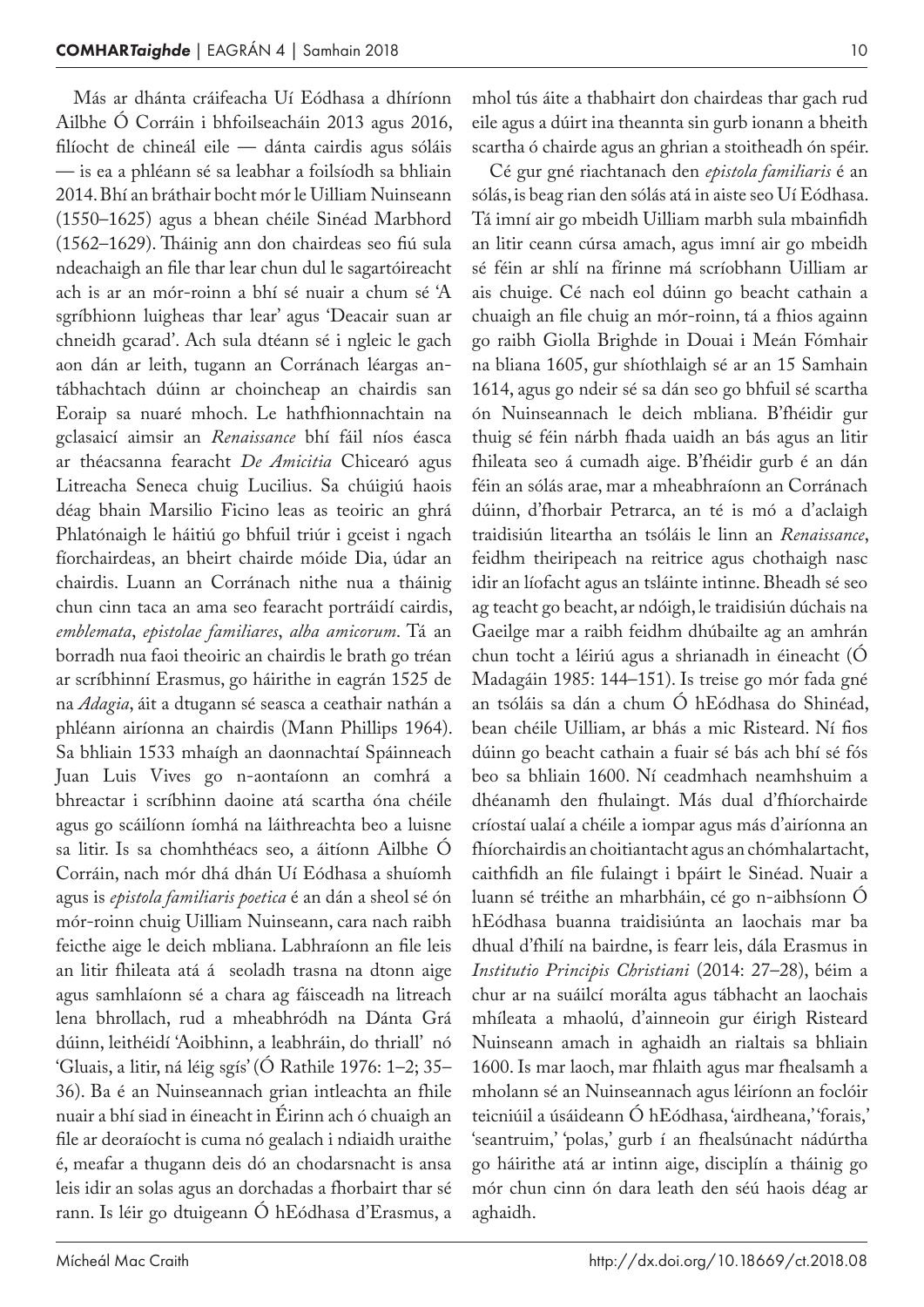Áitíonn an Corránach gurb iad na poil neamhaí seachas na poil thalmhaí atá i gceist ag an bhfile, poil a shamhlaítí mar phointí socra sa spéir ghluaiste tráth an *Renaissance*, meafair don tairiseacht, don dílseacht agus don ghrá. Má tá an ceart ag an gCorránach, is í an tuiscint gurb é an grá prionsabal stiúrtha na cruinne an toradh ar thóraíocht intleachtach an Nuinseannaigh, *l'amor che move il sole e l'altre stelle* mar a chan Dante (*Paradiso*, Canto XXXIII). Agus gaisce á dhéanamh ag an bhfile as na forbairtí nua sa réalteolaíocht, as ollmhéid na cruinne agus as acmhainn iontach an spioraid dhaonna na críocha is airde a bhaint amach, ní hamháin nár fhág sé fuíoll molta ar Risteard Nuinseann ach chum sé rainn a bhí úrnua ar fad i dtraidisiún na Gaeilge, cleamhnas paiteanta idir saíocht na bairdne agus meon comhaimseartha na hEorpa.

Tar éis caitheamh chomh rábach sin leis an mac, filleann an file ar an máthair chráite sna rainn deiridh. Is sólás do Shinéad agus do Ghiolla Brighde araon buanna dearscnaitheacha an mharbháin. Is é Dia féin a chruthaigh é agus a bhronn air na tíolacthaí seo, agus d'ainneoin an bhriseadh croí, ní cóir di bheith i bhfeirg le Ceard na n‑uile, idir bheatha agus tíolacthaí. Ní cóir an duine a fuair bás beannaithe a chaoineadh arae 'Dorus beathadh bás an fhir' (2014: 64). Sin buaic an tsóláis don té a bhfuil creideamh aige, ní áirím cumas sóláis an dáin féin, agus sin é an fáth ar féidir leis an bhfíorchara impí ar Shinéad a gruanna fliucha a thriomú.

Tá ár mbuíochas dlite d'Ailbhe Ó Corráin as an ngrinnléamh cáiréiseach atá déanta aige ar fhilíocht Uí Eódhasa. Tá léirithe go soiléir aige a oiread is atá cumadóireacht an fhile ar maos i smaointeoireacht agus in íomháineachas Platónach, airíonna nach féidir a dhealú ó ollghluaiseachtaí an *Renaissance* agus na Leasúchán Creidimh. Bua breise a bhaineann leis na trí leabhrán seo is ea an gaisneas a bhain an Corránach as na healaíona físiúla i ngach aon cheann acu chun cur leis an áitiú. Ní maisiú ar a shon féin atá sna léaráidí, ach is fianaise luachmhar iad ar na treochtaí céanna smaointeoireachta agus mothúcháin a ghaibhnigh filíocht an bhráthar bhoicht agus cónaí air in Douai agus i Lobháin. In aiste a scríobh sé ar na filí gairmiúla sa bhliain 1971, thug David Greene ardmholadh don bhealach ar shaothraigh siad an Ghaeilge mar mheán liteartha, ach ba thrua leis gur

choisc siad ag an am céanna gach deis uirthi forbairt intleachtach a dhéanamh (1971: 49). Léiríonn taighde Ailbhe Uí Chorráin, áfach, gur éirigh le Giolla Brighde Ó hEódhasa idir mheán agus intleacht a thabhairt go barr feabhais in éineacht. Ní hamháin sin, ach tugann sé le fios go raibh ar a laghad ciorcail áirithe in Éirinn i dtús an seachtú haois déag, fearacht mhuintir Nuinseann, a thuig agus a thug taitneamh don trealamh machnaimh, cultúir is mothaithe as ar fáisceadh dánta cairdis Uí Eódhasa.

> *Mícheál Mac Craith Dún Mhuire, Cill Iníon Léinín*